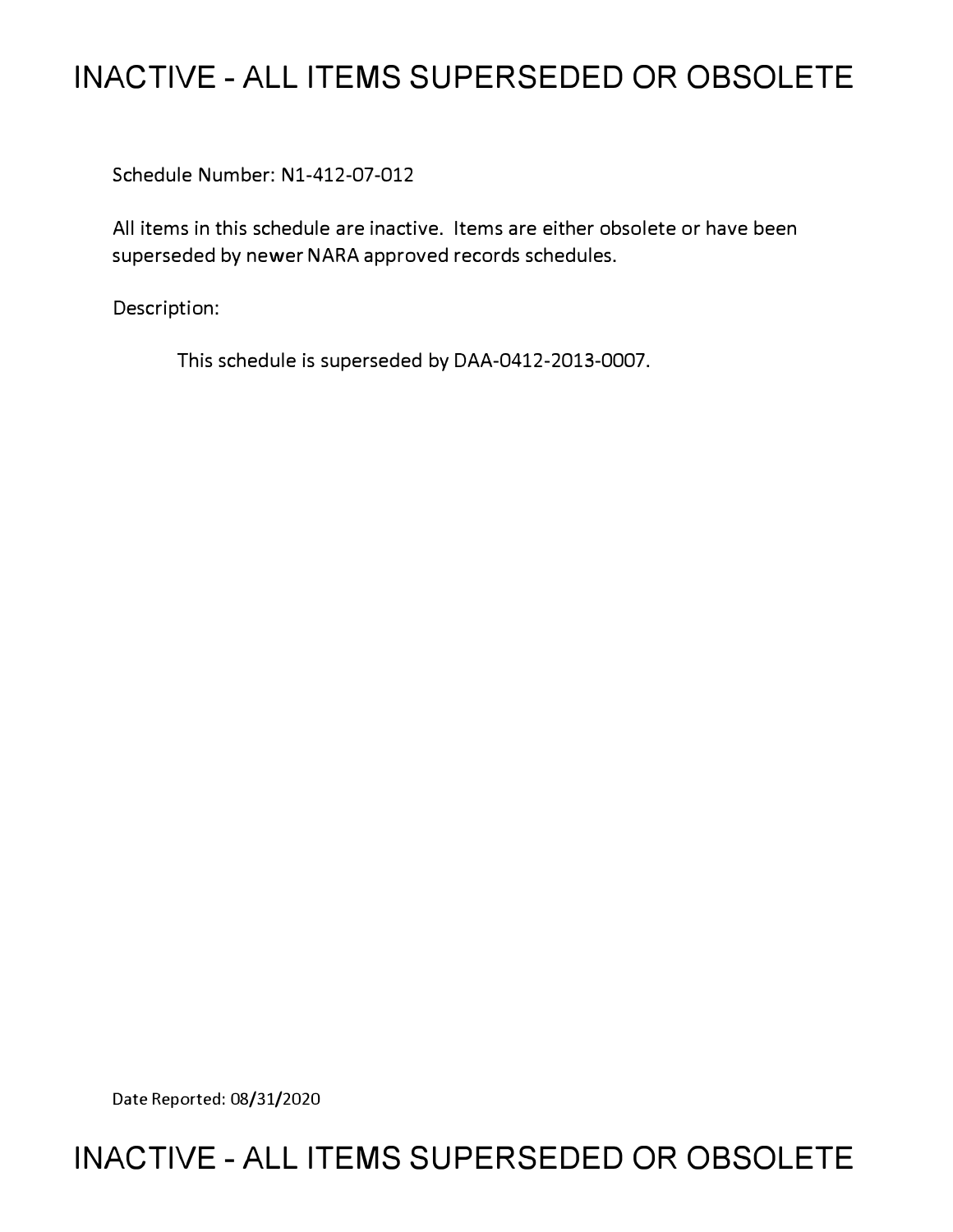| <b>REQUEST FOR RECORDS DISPOSITION AUTHORITY</b>                                                                                                                          |                                                |              |                               | <b>JOB NUMBER</b>                                                                                                                                                                                                                    |                               |                                    |
|---------------------------------------------------------------------------------------------------------------------------------------------------------------------------|------------------------------------------------|--------------|-------------------------------|--------------------------------------------------------------------------------------------------------------------------------------------------------------------------------------------------------------------------------------|-------------------------------|------------------------------------|
| To: NATIONAL ARCHIVES and RECORDS ADMINISTRATION (NIR)<br>WASHINGTON, DC 20408                                                                                            |                                                |              |                               | <u>771 - 412 - 07 - 12</u><br>D<br>11 - 20 - 2006<br>DATE RECEIVED                                                                                                                                                                   |                               |                                    |
| 1 FROM (Agency or establishment)                                                                                                                                          |                                                |              |                               | <b>NOTIFICATION TO AGENCY</b>                                                                                                                                                                                                        |                               |                                    |
| U.S. Environmental Protection Agency                                                                                                                                      |                                                |              |                               |                                                                                                                                                                                                                                      |                               |                                    |
| 2 MAJOR SUBDIVISION                                                                                                                                                       |                                                |              |                               |                                                                                                                                                                                                                                      |                               |                                    |
|                                                                                                                                                                           |                                                |              |                               | In accordance with the provisions of 44 U.S.C<br>3303a,<br>disposition request,<br>the<br>including<br>amendments, is approved except for items that may<br>marked Adisposition not approved= or<br>be<br>A withdrawn≅ in column 10. |                               |                                    |
| 3 MINOR SUBDIVISION                                                                                                                                                       |                                                |              |                               |                                                                                                                                                                                                                                      |                               |                                    |
|                                                                                                                                                                           |                                                |              |                               |                                                                                                                                                                                                                                      |                               |                                    |
|                                                                                                                                                                           | 4 NAME OF PERSON WITH WHOM TO CONFER           | 5 TELEPHONE  |                               | ARCHIVIST OF THE UNITED STATES<br>DATE                                                                                                                                                                                               |                               |                                    |
| John B. Ellis                                                                                                                                                             |                                                | 202-566-1643 |                               |                                                                                                                                                                                                                                      | $1112$ $10 - 44$ and $22 - 1$ |                                    |
| GAO manual for Guidance of Federal Agencies,<br>$\checkmark$ is not required; is attached, or<br>has been requested.<br>SIGNATURE OF AGENCY REPRESENTATIVE<br><b>DATE</b> |                                                |              | <b>TITLE</b>                  |                                                                                                                                                                                                                                      |                               |                                    |
|                                                                                                                                                                           | The B. Elli<br>John B Ellis                    |              | <b>Agency Records Officer</b> |                                                                                                                                                                                                                                      |                               |                                    |
| 7 Item<br><b>No</b>                                                                                                                                                       | 8 DESCRIPTION OF ITEM AND PROPOSED DISPOSITION |              |                               | 9 GRS OR SUPERSEDED<br><b>JOB CITATION</b>                                                                                                                                                                                           |                               | 10 ACTION TAKEN<br>(NARA USE ONLY) |
|                                                                                                                                                                           | EPA 548 Library Program Files                  |              |                               |                                                                                                                                                                                                                                      | $N1 - 412 - 86 - 3/20$        |                                    |
|                                                                                                                                                                           |                                                |              |                               |                                                                                                                                                                                                                                      |                               |                                    |

 $\tilde{\mathcal{A}}$ 

 $\sim$  18

 $\ensuremath{\text{NWML}}$ 

ÿ.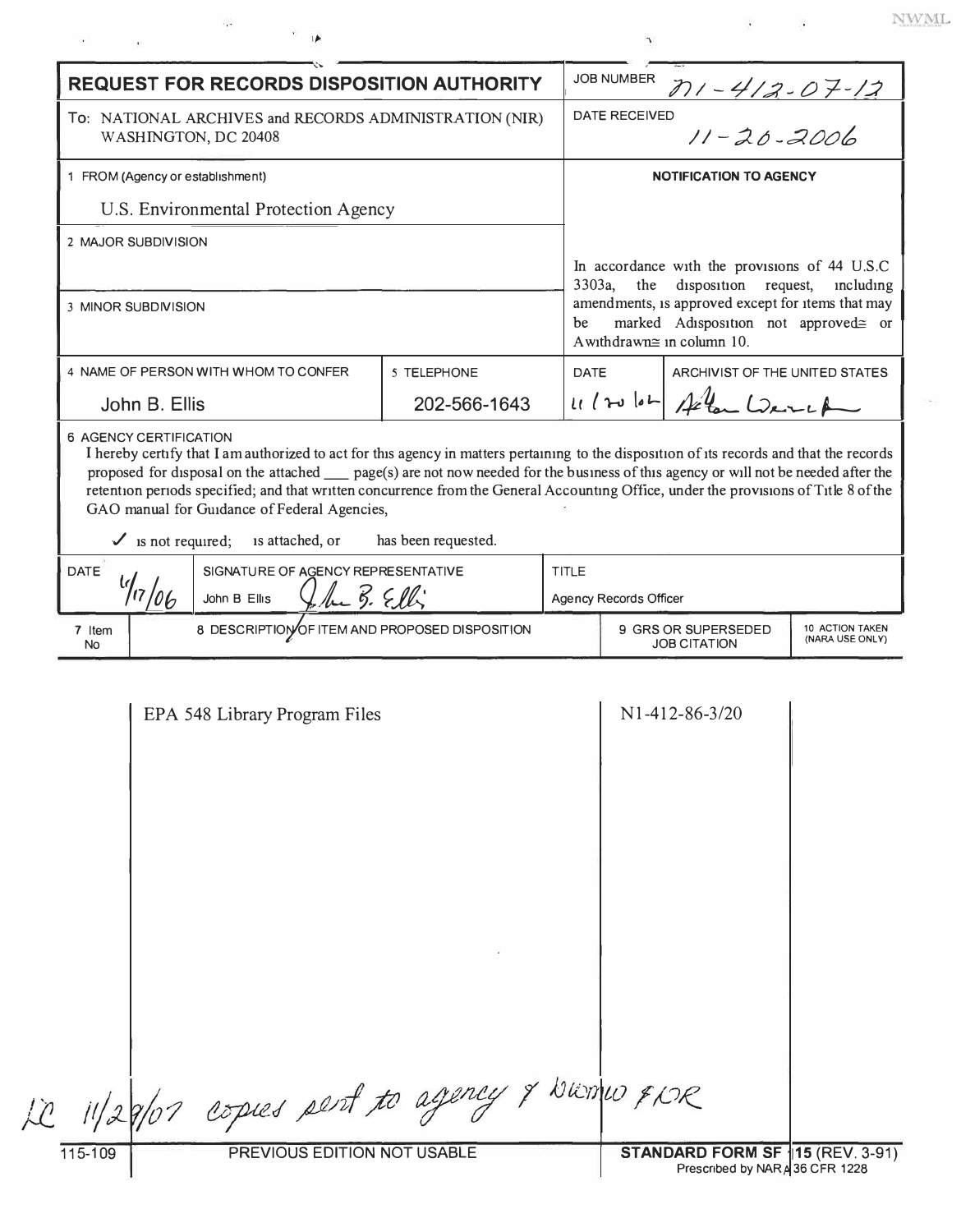NWMI.

**This schedule is in development. It may not be used to retire or destroy records. If you have any**  questions, please contact the Records Help Desk.

# **EPA Records Schedule 548**

**Status:** Development, 11/08/2006

**Title:** EPA Library Program Files

**Program:** Environmental Information

**Applicability:** Agency-wide

**Function:** 305-109-02-02 - Library Services

### **NARA Disposal Authority:**

This schedule authorizes the disposition of the record copy in any media (media neutral). Records designated for permanent retention must be transferred to the National Archives in accordance with NARA standards at the time of transfer.

• Pending

### **Description:**

Consists of records related to EPA library programs, including information on planning and management, relationships with the EPA offices served by the library system as well as relationships with other non-EPA libraries. Records consist of correspondence, reports, statistics, holdings, services, policies and procedures, literature related to environmental programs and their needs for bibliographic or technical literature support or other library services, and other related records.

#### **Disposition Instructions:**

**Item a:** Record copy

- Disposable
- Review files at end of year. Keep records having continuing reference or administrative value and destroy other materials when no longer needed.

#### **Guidance:**

#### **Reasons for Disposition:**

The disposition instructions have been rewritten as media neutral to allow for maintaining the record copy in EP A's electronic recordkeeping system. The retention has not changed.

Item b for electronic copies created with word processing and electronic mail applications deleted 08/22/2006 pursuant to NARA Bulletin 2006-04.